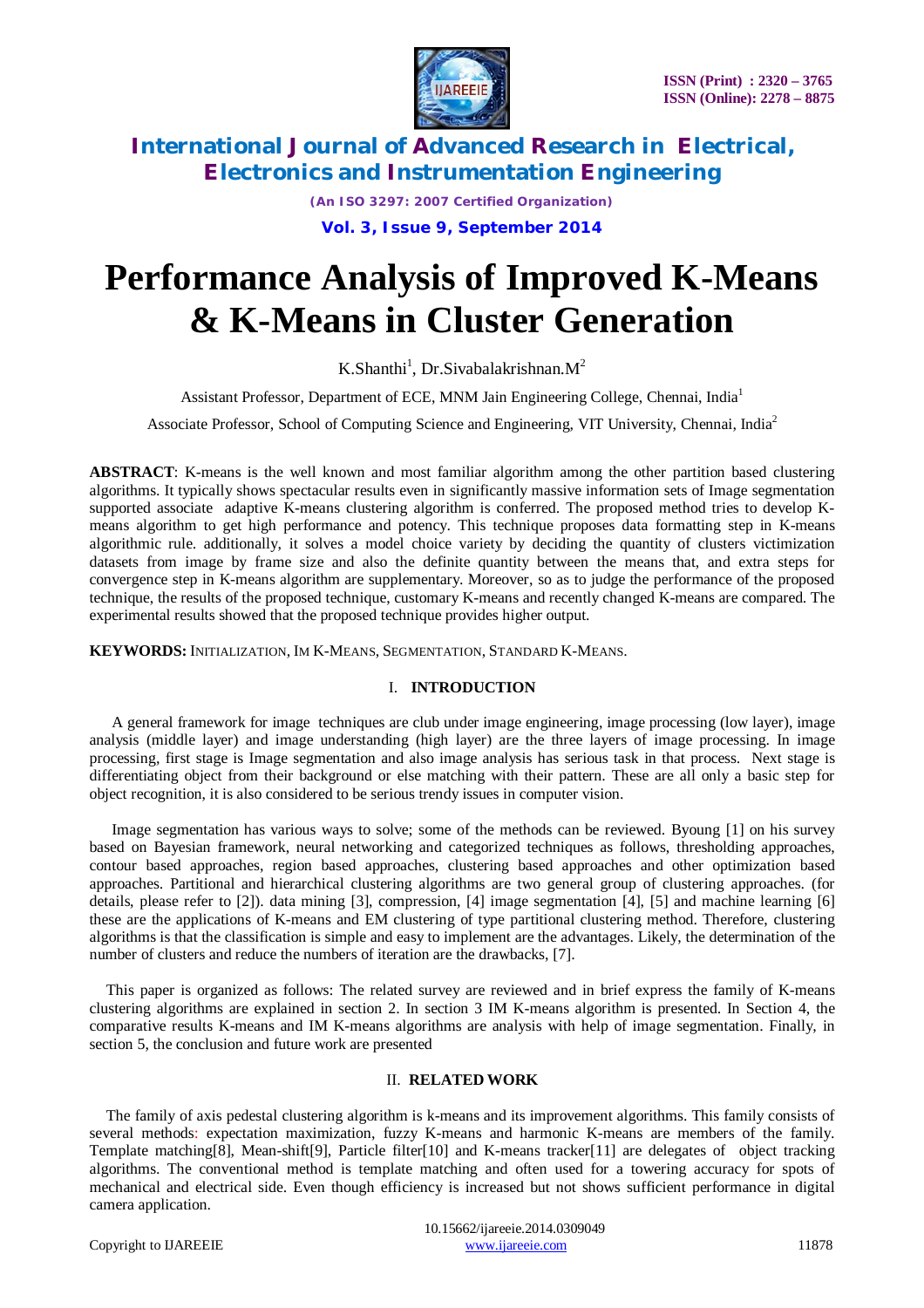

*(An ISO 3297: 2007 Certified Organization)*

#### **Vol. 3, Issue 9, September 2014**

On other way, in digital camera following methods have high performance. The methods are Mean-shift, Particle filter and K-means tracker. However, An Object changes appearance and scale are not sufficient in Mean-Shift. For particle filter have high computation cost, it is difficult to apply in digital camera. We selected K-means tracker as the object tracking algorithm because the algorithm is applicable for wide variation of scale and appearance change with reasonable computation cost.

#### III. **PARTITION BASED CLUSTERING METHODS**

In one step Partition based clustering methods can create the clusters. From that one cluster different clusters are created internally with help of partition based methods. From that different clusters one set of cluster is allotted for output remaining clusters are allotted for input. For example consider N object dataset Given as input to partition based [12] clustering algorithm then it construct the data of k partition. From this process objective function is optimized. From this analysis any proposed solution has high performance with aid of these clustering methods. This live of quality may be average distance between clusters or another metric. One common determine of such kind is that the squired error metric, that measures the squired distance from every position to the centroid for the associated cluster. Partition based mostly clustering algorithms attempt to regionally improve a precise criterion. the bulk of them may be thought-about as greedy algorithms, i.e., algorithms that at every step select the most effective resolution and should not result in best ends up in the tip. The most effective resolution at every step is that the placement of a precise object within the cluster that the representative purpose is nearest to the thing. This family of bunch algorithms includes the primary ones that appeared within the data processing Community. The foremost usually used are K means [JD88,KR90][13], PAM (Partitioning Around Medoids) [KR90], CLARA (Clustering LARge Applications) [KR90] and CLARANS (Clustering LARge ApplicatioNS ) [NH94]. All of them are applicable to data sets with numerical attributes.

#### **3.1. STANDARD K-MEANS CLUSTERING ALGORITHM**

K-means could be a fashionable algorithm for clustering; it partitions information set into k sets. The membership for every datum belongs to its nearest center, betting on the minimum distance. This membership determines as, [14]: There are many ways to boost the quality K-means algorithm associated with many aspects. standard K-Means formula consists of 4 steps: format, classification, machine and convergence condition.

Basically, the format step has received the foremost attention compared to the further steps. Stephen [15], indicates that the most basic references to formatting the K means that algorithm was by Forgy in 1965 UN agency selected points willy-nilly. as an example, it may be purpose of close to a cluster centre or far point. MacQueen, [16], introduced what's such as an internet learning strategy to see a collection of cluster seeds. Tou and Gonzales[17], urged the easy Cluster Seeking (SCS) technique. Linde et al. [18], proposed a Binary splitting (BS) technique that was supposed to be used within the style of Vector Quantizes codebooks. Kaufman and Rousseeuw [19], urged choosing the primary seed because the most centrally situated instance. babu and Murty [20], printed a technique of close to best seed choice victimization genetic programming. However, the matter with genetic algorithms is that the results vary considerably with the selection of population size, and crossover and mutation possibilities [21].

Huang and Harris [22], the Direct Search Binary splitting (DSBS) technique was proposed. This technique is comparable to the Binary splitting method higher than except that the dividing step is increased through the utilization of Principle component Analysis (PCA). Katsavounidis et al. [23], proposed, what has been termed by some because the KKZ method. This method starts by selecting a degree x, ideally one on the 'edge' of the information, because the initial seed. the purpose that is furthest from x is chosen because the second seed. Daoud and Roberts [24], to divide the total input domain into 2 disjoint volumes. In every topological space, it's assumed that the points are arbitrary distributed which the seeds are placed on a daily grid. Thiesson et al. [25], urged taking the mean of the complete dataset and arbitrary heavy it K times to provide the K seeds. Bradley and Fayyad [19], conferred a way that begins by arbitrary breaking the information into ten, or so, subsets. Then it performs a K means that clustering on every of the ten subsets, all beginning at constant set of initial seeds, that are measure chosen victimization Forgy's method. Likas et al. [26], gift a worldwide K means that method that aims to step by step increase the quantity of seeds till K is found.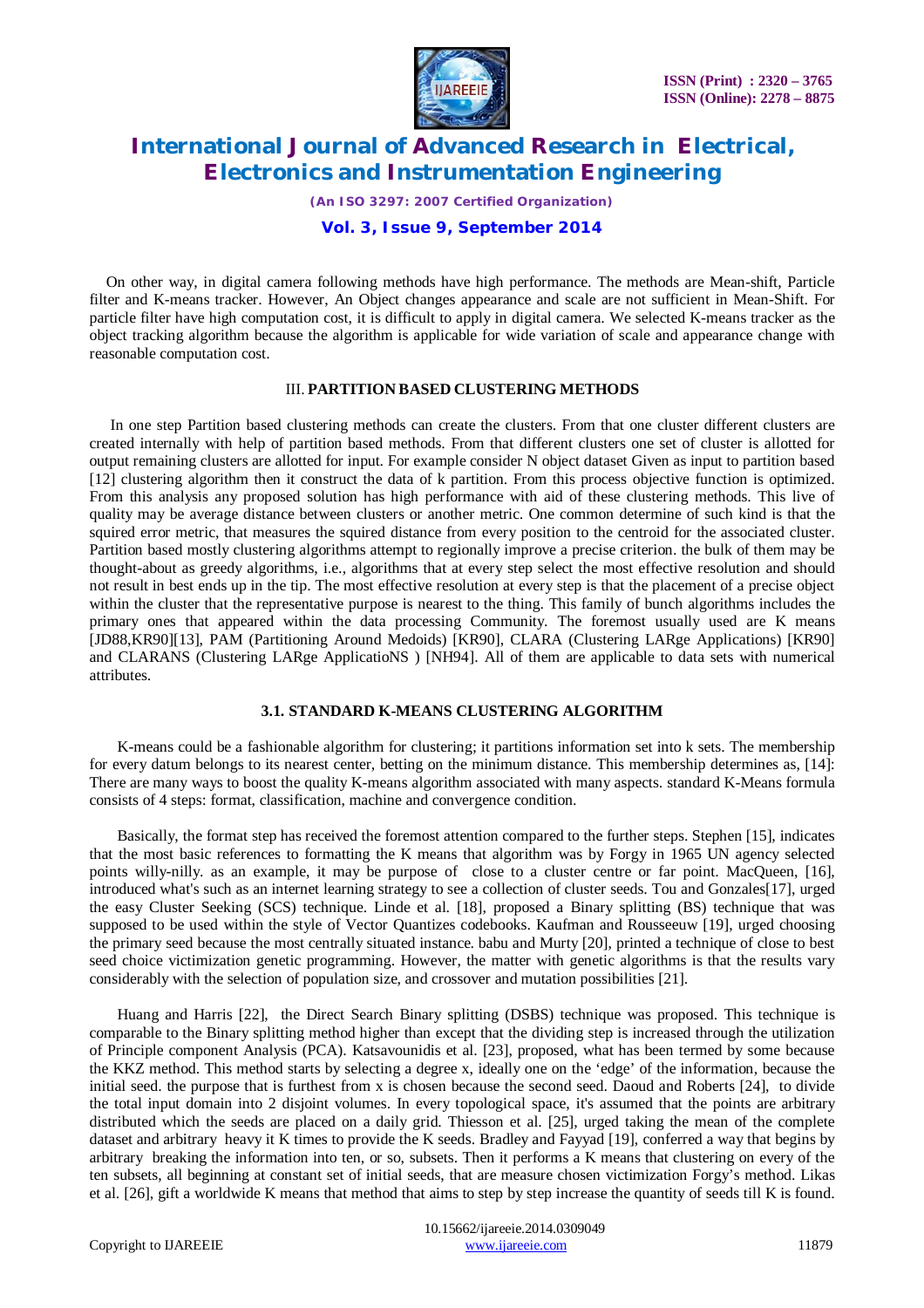

*(An ISO 3297: 2007 Certified Organization)*

### **Vol. 3, Issue 9, September 2014**

Khan and Ahmad [27], delineate a Cluster Centre Initialization Method (CCIA) employing a Density-based Multi Scale data Condensation (DBMSDC) that was introduced.

DBMSDC involves estimating the density of the information at a degree and then sorting the points in step with their density. From the purpose. Then it moves on to following purpose that has not been cropped from the list and also the method is perennial till a desired variety of points stay. The authors select their seeds by examining every of the m attributes singly to extract an inventory of  $K0 > K$  doable seed locations. Next the DBMSDC formula is invoked and points that square measure approximate square measure unified till there are measure solely K points remaining.

The K-means formula works as follows:

a. Choose initial centres of the K clusters. Repeat steps b through c till the cluster membership stabilizes.

b. Generate a replacement partition by distribution every information to its nearest cluster centres.

c. Calculate new cluster centres because the centroids of the clusters.

#### **3.2. ALGORITHM FOR GETTING INITIAL CENTROIDS**

Now let's review the quality k-means formula.

Input: the quantity of categories and also the population U that.

Output: k categories that satisfy the smallest amount square error.

The process of the formula is contains n objects.

(1) Choose k objects arbitrary from the population U as .the initial centroids.

(2) Repeat (3) and (4) till no object changes the category t belongs to.

(3) Calculate the distances between every object & and every one centroids, and if one object has the shortest distance from one centroids with regkd to the opposite centroids then it's constant name because the centroid; all of those objects that have constant name belong to constant category.

(4) Average all the vectors of objects happiness to constant category and type the new centroids. the quality k-means formula altimeters between distribution the data-points to their nearest centroid (the E-step) and moving every centroid to the mean of its allotted data-points (the M-step).

Because the quality k-means method gets simply unfree during a native minimum and completely different initial centroids result in different results, if we discover sure initial centroids that are according to the distribution of knowledge, then a stronger cluster may be obtained. The aim of k-means method is to partition objects into many categories and to form the distances between objects within the same category nearer than the distances between objects in several categories. therefore if certain centroids within which every centroid represents a cluster of comparable objects may be obtained, we'll determine the centroids according to the distribution of knowledge. Let U be a data-point set. The initial centroids may be gotten by the subsequent steps. first of all calculate the distances between every data-point and every one of the opposite data-points in U. second determine the 2 data-points between that the space is that the shorkst and type a data-point set AI that contains these two data-points, then we tend to delete them from the population U. Thirdly. calculate distances between every data-point in AI and every data-point in U, determine the data-point that's nearest to the data-point set AI (i.e. of all distances, thy distance between this data-point and sure data-point in A1 is shortest), delete it from U and add it to AI. Repeat the third step until the quantity of datapoint in A1 reaches sure threshold. Then we tend to attend step 2 and type another data-point set until we tend to get k data-point sets. Finally the initial centroids may be gotten by averaging all the vectors in every data-point set.

### **3.2.1. THE ALGORITHM OF GETTING THE INITIAL CENTROIDS**

1. The distance is employed during this paper. the space between one vector  $X=(x_1,x_2,...,x_n)$  and also the alternative vector  $Y=(y_1,y_2, ..., y_n)$  is delineate as follows.

$$
a(x,y)=\sqrt{(x_1-y_1)^2+(x_2-y_2)^2+\cdots+(x_n-y_n)^2}
$$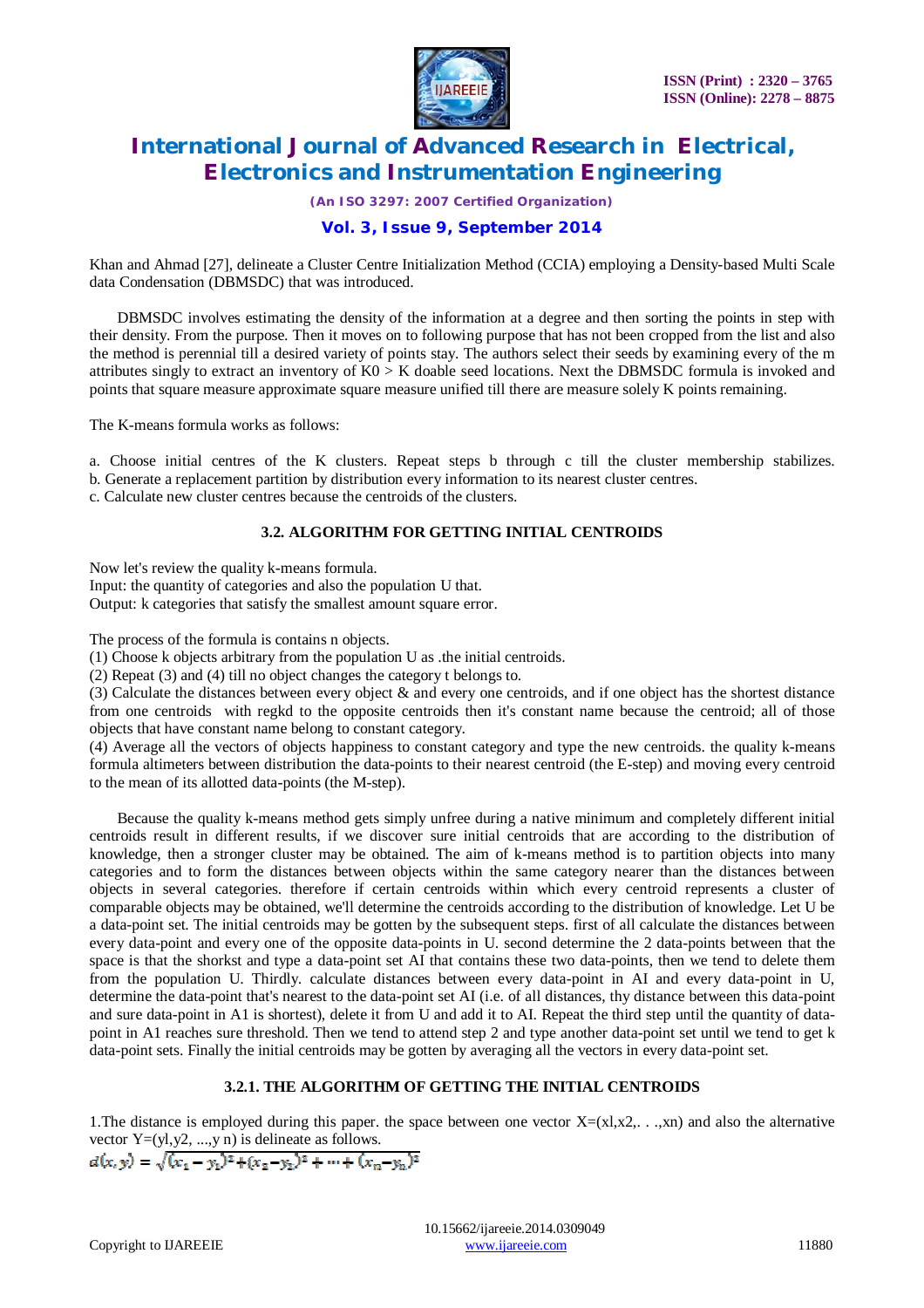

*(An ISO 3297: 2007 Certified Organization)*

#### **Vol. 3, Issue 9, September 2014**

The distance between a data-point X and a data-point  $d(X, V)=min(d(X, Y), YEV)$  Suppose there are measure of n data-points within the population U and that we need to partition U into k categories. Set m=l. Then the formula is delineate as follows. calculate distances between every information-point and every one of the opposite data-points in U; realize the 2 data points between that the space is that the shortest and type a data-point set Am ( $\leq m \leq k$ ) that contains these 2 data-points; delete these two data-points from U.

(2) realize the data-point in U that's nearest to the data-point set Am, add it to Am and delete it from U. (3) Repeat step (2) until the quantity of data-points in Am reacbes :  $a \times n/k(0 \le a \le 1)$ 

(4) If m $\lt k$ , then m=m+l; realize another try of data-points between that the space is that the shortest in U and type another data-point set Am and delete them from U then attend step (2)

5) For each Am (I<m<k) sum the vectors of data-points and divide the sum by the number of data-points in *Am,* then each data-point set outputs a vector and we select these vectors as the initial centroids.

(6) The method of the quality k-means formula from step 2.

The value of a is completely different with relation to different information. If the worth of a is just too tiny, all the centroids is also obtained within the same region that contains several similar data-points; however if the worth of a is just too massive, the centroids might stray removed from the region that contains several similar data-points. in step with the results of our experiment, better cluster will typically be obtained if the worth of a is ready to be 0.75.

#### **IV. IMPROVED K MEANS**

Original K-means formula select k points as initial cluster centers, completely different points might get dissimilar solutions. so as to diminish the sensitivity of initial purpose alternative, we tend to use a mediod [11], that is that the most centrally situated object during a cluster, to get higher initial centers. The demand of random sampling is of course bias the sample to just about represent the first dataset, that's to mention, samples drawn from dataset can't cause distortion and might mirror original data's distribution. Scrutiny two solutions generated by cluster sample drawn from the first dataset and itself victimization K-means severally, the placement of cluster centroids of those two are nearly similar. So, the sample-based technique is applicable to refine initial conditions. so as to minimize the influence of sample on selecting initial beginning points, following procedures are utilized. First, drawing multiple subsamples (say J) from original dataset (the size of every sub-sample isn't over the potential of the memory, and also the total for the scale of J sub-samples is as shut as doable to the scale of original dataset) . Second, use K-means for every sub-sample and manufacturing a bunch of mediods severally. Finally, scrutiny J solutions and selecting one cluster having lowest worth of square-error perform because the refined initial points. To avoid dividing one massive cluster into 2 or a lot of ones for adopting square-error criterion, we tend to assume the quantity of bunch is K' ( $K > K$ , K' depends on the balance of bunch quality and time). In general, larger K' will expand looking out space of resolution area, and cut back things that there don't seem to be any initial worth close to some extremum. later on, re-clustering the dataset through K-means with the chosen initial conditions would manufacture K' mediods, then merging K' clusters (which are nearest clusters) till the quantity of clusters reduced to k.

#### **V. PROPOSED APPROACH**

Original K-means algorithm select k points as primary cluster centers, completely different points might get different solutions. So as to diminish the sensitivity of initial purpose alternative, we tend to use a mediod [I1], that is that the most centrally situated object during a cluster, to get higher initial centers. The demand of random sampling is of course bias the sample to just about represent the first dataset, that's to mention, samples drawn from dataset can't cause distortion and might mirror original data's distribution so as to reduce the influence of sample on selecting initial beginning points, following procedures are utilized. First, drawing multiple sub samples (say J) from original dataset (the size of every sub-sample isn't over the potential of the memory, and also the total for the scale of J sub-samples is as shut as doable to the scale of original dataset) . Second, use K means for every sub-sample and manufacturing a bunch of mediods severally. Finally, scrutiny J solutions and selecting one cluster having lowest worth of square-error perform because the refined initial points.

To avoid dividing one massive cluster into 2 or a lot of ones for adopting square-error criterion, we tend to assume the quantity of cluster is K'  $(K > K, K'$  depends on the balance of cluster quality and time). In general, larger K' will expand looking out space of resolution area, and cut back things that there don't seem to be any initial worth close to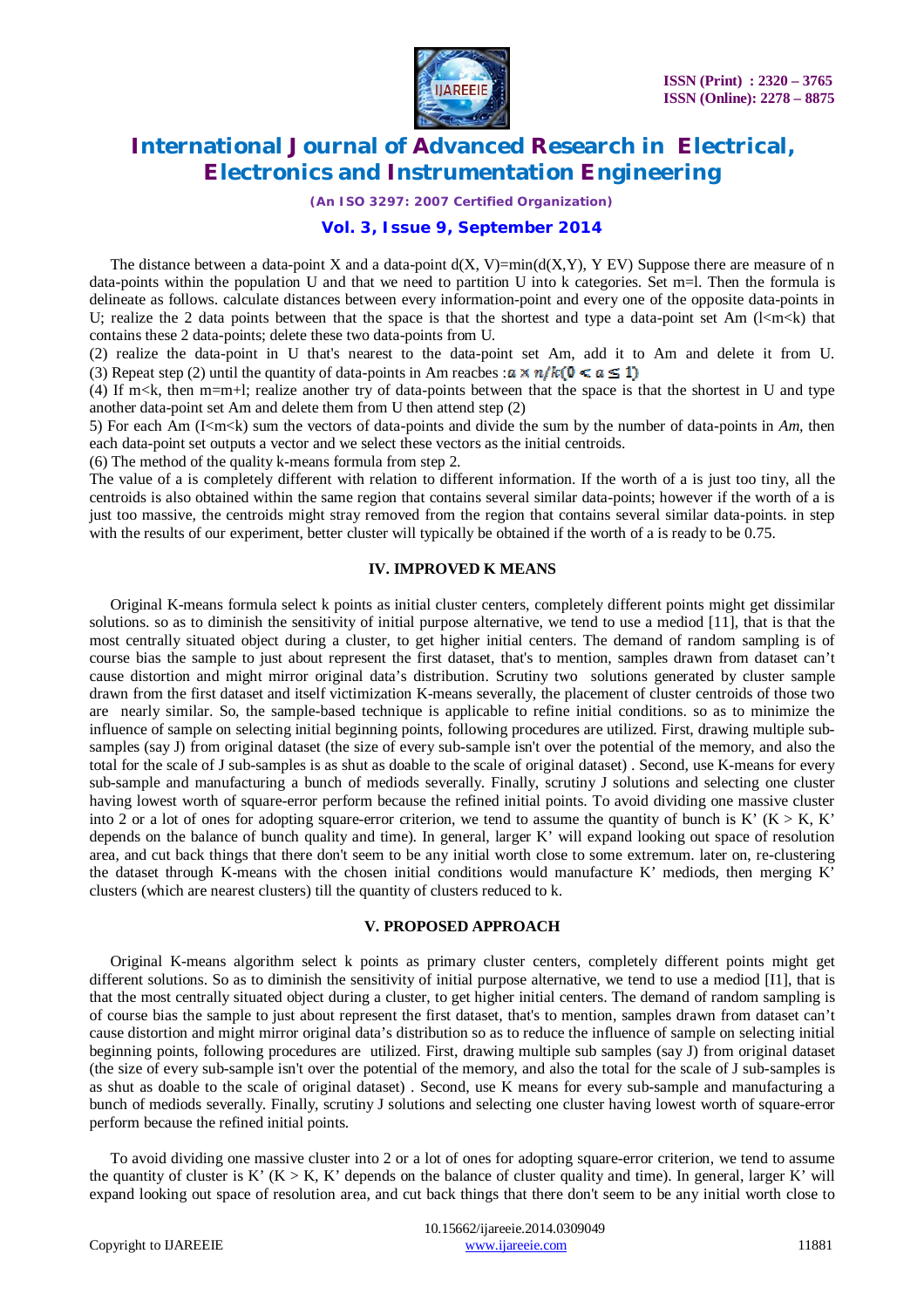

*(An ISO 3297: 2007 Certified Organization)*

### **Vol. 3, Issue 9, September 2014**

some extremum. later on, re-clustering the dataset through K-means with the chosen initial conditions would manufacture K' mediods, then merging K' clusters (which square measure nearest clusters) till the quantity of clusters reduced to k.



Fig 1:proposed block diagram

### **VI. EXPERIMENTAL RESULTS**

In This part presents the results of the comparison conducted for reviewing the proposal method. The goal of this comparison is to show the performance of the proposal method implemented in MATLAB .The IM is just the extension of K-means to provide the many clusters to be generated by the K means algorithm. It also provides the initial set of means to K-means. Therefore it has been decided to make a comparative analysis of the clustering quality of IMKmeans with conventional K-means. The main difference between the two algorithms is that in case of IM-K-means it is not necessary to provide the many cluster to be generated in earlier and for K-means, users have to provide the number of clusters to be generated.

To test the algorithms thoroughly, separate programs were developed for IMK-means and conventional K-means.



 10.15662/ijareeie.2014.0309049 Copyright to IJAREEIE www.ijareeie.com 11882 Fig:2, Input image for compare K-means and IM K-means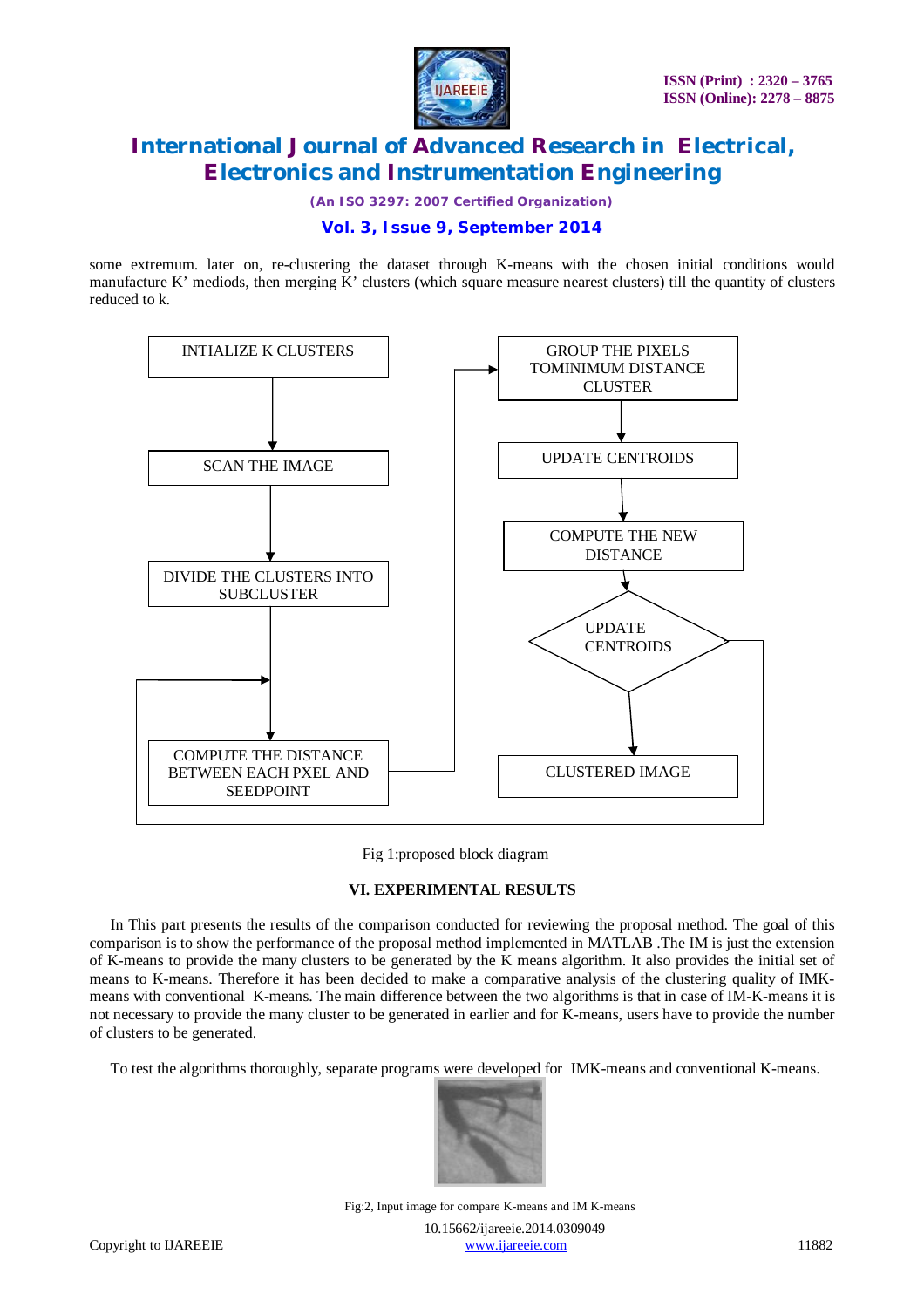

*(An ISO 3297: 2007 Certified Organization)*

### **Vol. 3, Issue 9, September 2014**

For compare K-means and IM K-mean the input image has been shown in the fig 2. It can be compare with different cluster numbers in these algorithms. The results are shown in following diagram.



Fig: 3, output of K-means at cluster value 4 in (a) and 5 in (b)

In fig 3 shows the way the cluster number increase the input image modifies according to the number of cluster. If cluster number increase image detection rate also increased in K-means algorithm but false detection is high in this algorithm.



Fig: 4, Output of IM K-means at cluster value 4 in (a) and 5 in (b)

To reduce the false positive of k-means, proposed method is developed that is IM K-means. It can be show in the fig 4. In this method also follow the property of K-means but false positive is much more reduced that is get from the output of IM K-means.

#### **VII. CONCLUSION**

The most acceptable and extensively used cluster method is K-Means. Even though acceptable it has lot of drawbacks, like algorithm choose randomly k object from the image this leads no consistent result for different execution of same input. Here comparative result shows that cluster number can increase lead to better result in the output image. Comparative results show that our algorithm can produce best clustering by choosing centroids. The limitations of K-means algorithm are computing resource, time and huge dataset. These are all overcome by the proposed method. The improved K-means algorithm presented in this paper is a solution to handle large scale data, which can select initial clustering center purposefully, cut back the sensitivity to isolated point, avoid dissevering massive cluster, and overcome deflexion of data in some degree that caused by the disparity in data partitioning as a result of adoption of multi-sampling.

#### **REFERENCES**

- 1. B. Jeon, Y. Yung and K. Hong "Image segmentation by unsupervised sparse clustering, " pattern recognition letters 27science direct,(2006) 1650-1664
- 2. M. G. H. Omran, A. Salman and A. P. Engelbrecht "Dynamic clustering using particle swarm optimization with application in image segmentation", Pattern Anal Applic (2006) 8: 332–344.
- 3. Zhang, Y. J. (2002a). "Image engineering and related publications" International Journal of Image and Graphics,(2002a) 2(3), 441-452.
- 4. G. B. Coleman, H. C. Andrews (1979) "Image segmentation by clustering", Proc IEEE 67:773–785.
- 5. A. K. Jain, M. N. Murty, P. J. Flynn, 1999. "Data clustering: A review",ACM Comput. Surveys 31 (3), 264–323.
- 6. C. Carpineto, G. Romano (1996) "A lattice conceptual clustering system and its application to browsing retrieval", Mach Learn 24(2):95–122
- 7. Y. J. Zhang, (2006). "A study of image engineering", In M.Khosrow-Pour (Ed.), Encyclopedia of information science and technology (2nd ed.)
- 8. YS. Chen, YP. Hung, CS. Fuh, "Fast block matching algorithm based on the winner-update strategy", *IEEE Transactions on Image Processing,2001*:pp.1212-1222.
- 9. B. Georgescu, I. Shimshoni, P. Meer, "Mean shift based clustering in high dimensions: a texture classification example", *Ninth IEEE International conference on Computer Vision, 2003*:pp.456-463.
- 10. MS. Arulampalam, S. Maskell, N. Gordon, t. Clapp, "A tutorial on particle filteres for online nonlinear/non-Gaussian Bayesian tracking",*IEEE Transactions on signal processing, 2002*:pp.174-188.
- 11. C.Hua, H.Wu, Q.Chen, T.Wada, "Object Tracking with Target and Background Sample", *IEICE Transactions on Information and Systems,2007 E90-D(4)*:pp.766-774.